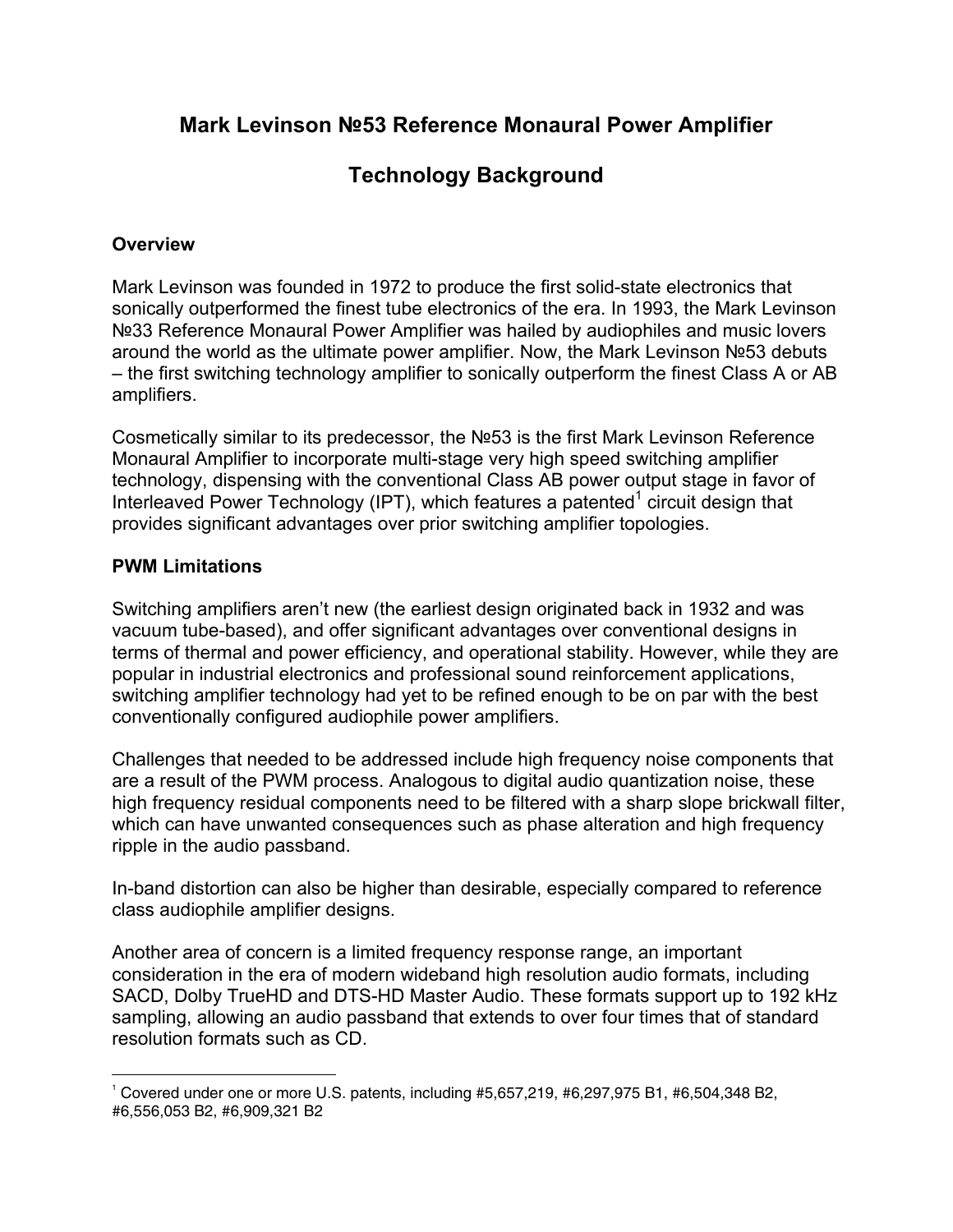#### **New Class I Interleaved Output Stage**

Our engineers set out to develop a new PWM output stage design that would overcome these limitations, based on improvements made to earlier designs employed in pro sound reinforcement and automotive audio applications.

With conventional switching amplifier designs (Class D and other variants), the output stage is theoretically limited to a single interleaving topology, which limits the audio passband frequency range, and results in high order distortion products that must be filtered out with brickwall filter types, which can introduce phase errors and other inband artifacts. Care must be taken to ensure timing accuracy, as dead time (brief moments where neither the positive or negative stages are conducting current between pulses) and overlap (brief moments where both positive and negative output stages are simultaneously conducting current, which is a catastrophic condition that can cause amplifier failure) must be thoroughly addressed.

With our Interleaved Power Technology, there are eight half bridges (N=8) working synchronously to achieve a much higher PWM switching frequency (4 MHz). The modulation circuitry also features propriety refinements to ensure that there is absolutely zero dead time between pulses, as well as completely preventing the possibility of overlap.

The charts below detail the tremendous improvements in bandwidth and low distortion provided by our Interleaved Power Technology (N=8), compared to conventional Class D (N=1) techniques.



Sample Standard Class D output (N=1) 100 kHz, sidebands and odd harmonics are all present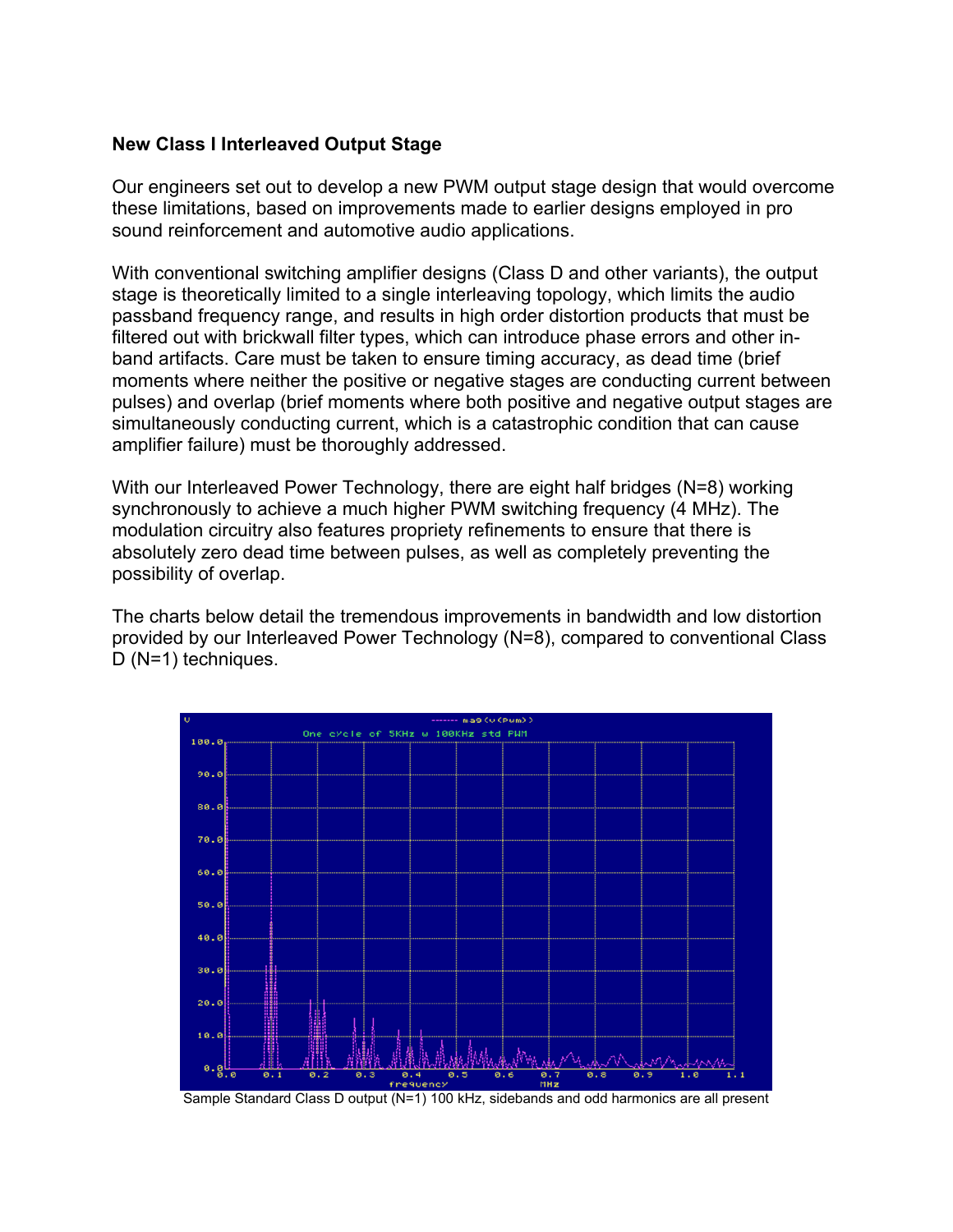

Sample IPT (N=8) with extremely marginal residuals around 800 kHz

With Interleaved Power Technology (N=8), the comparably much smaller byproducts of the PWM switching process are easily filtered out using a simple high frequency notch filter, which has no deleterious effect on sound quality, compared to brickwall filter types.

And, the broad frequency response provided by our Interleaved Power Technology system is ideal for the latest wideband high resolution audio formats, with extended response all the way out to 95 kHz (-3dB, 8 ohms).

### **№53 Configuration & Construction**

Within the №53, there are essentially four major sub-sections, including analog, modulation, amplifier and power supply sections.

The analog input stage features both single-ended (unbalanced) and balanced (XLR) inputs. Single-ended inputs are converted to true balanced configuration, and remain balanced through the entire amplifier and on to the bi-wiring compatible speaker terminals.

The modulation section incorporates the heart of the Interleaved Power Technology, and features a six layer PCB with approximately 1,500 parts, and contains four isolated modulator sections. As well, the modulator board includes communication support for our Link2 and MLNet system control functions, along with most of the amplifier's protection circuitry.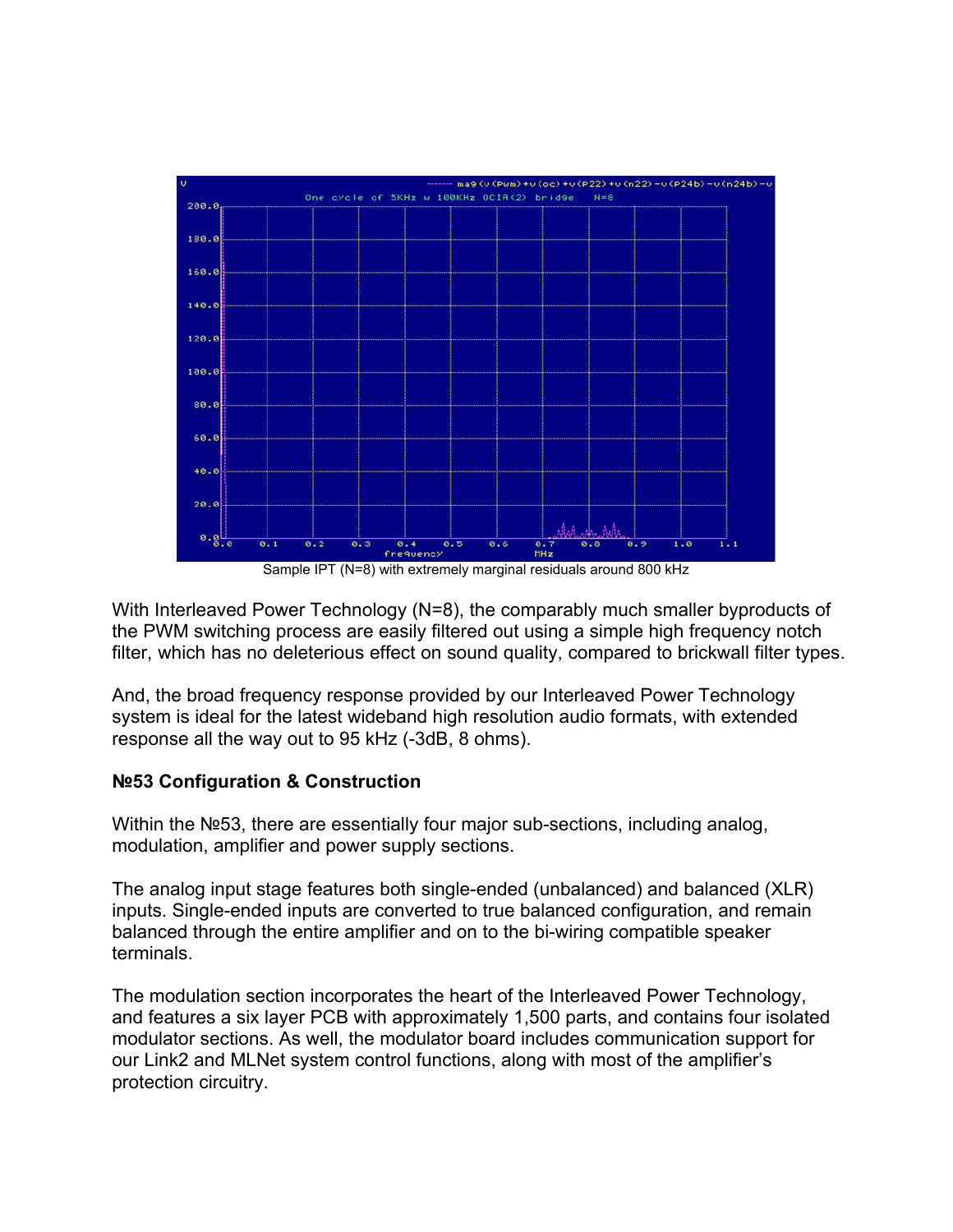

№53 Six layer modulator PCB contains about 1,500 parts

The output stage features multiple high voltage, high current, high frequency vertical MOSFET output devices, as well as eight air core inductors (four on each of the two amplifier boards). As the high current, low inductance coils are air core (as opposed to ferrite core) types, there is virtually no problem with saturation at high current levels, a problem with standard (and less costly) ferrite core inductor types.



Side view of №53 showing modulator board at top, one of two amplifier boards at center, and main power supply at bottom. Note the large air core inductors, which are custom wound specifically for the №53.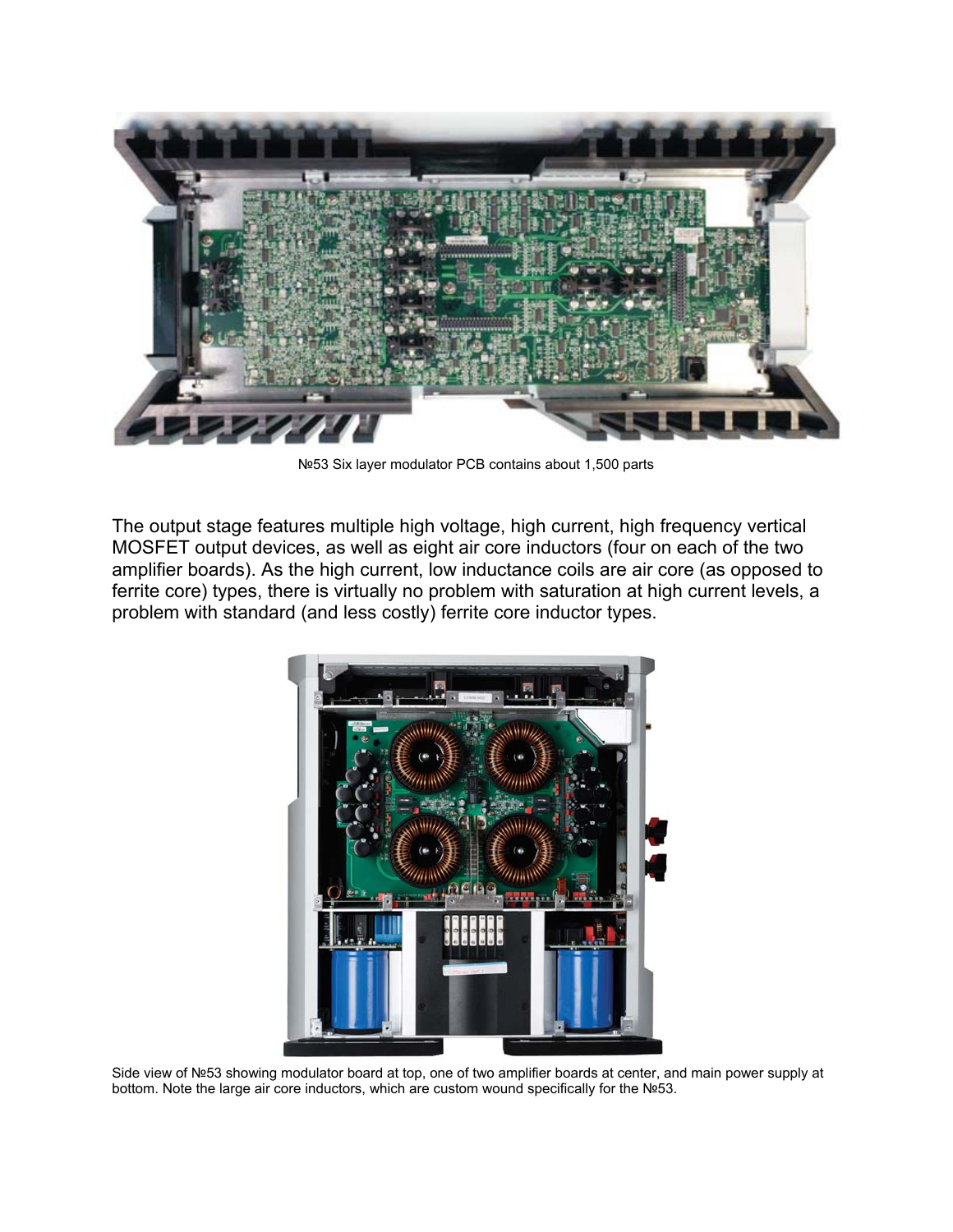The power supply includes a large capacity toroidal power transformer (pictured at bottom center in the photo above), which carries a raw power capacity rating of 2.8 kVA. For the №53, the power transformer is conservatively de-rated to a more reasonable 1.065 kVA, to ensure long term operational stability and lower thermal operational limits to conform to electrical safety compliance requirements.

In addition to 188,000µF of local capacitance in the main power supply section, the Nº53 power amplifier boards feature an additional 105,600µF of local capacitance, for a total of 293,600µF capacitance (146,800µF per voltage rail), for a combined storage capacity of approximately 680 Joules.

With the high power output amplifier sections, combined with the main and local power supply capacities, the №53 is capable of tremendous power output. Rated at 500 watts continuous into 8 ohm loads and 1,000 watts continuous into 4 ohm loads, the tremendous headroom of the №53 allows for substantial short term power output bursts, including peak (dynamic power) bursts of up to 2,000 watts into very low 2 ohm loads.

The amplifier's output impedance is also quite low, which provides for very high damping factor (~8,800 at 20 Hz and ~5,500 at 40 Hz). This high damping factor lets the driving loudspeaker "see" a virtual short circuit path back to the amplifier, limiting the effects of back EMF (Electro Motive Force), which provides for the tightest deep bass response with full range audiophile loudspeakers.

The №53 also boasts greatly increased thermal efficiency, compared to conventional Class AB designs. As much less of the power going through the output devices is converted to heat, the amplifier runs cooler, and in fact needs no forced air cooling, which is almost always the case with high power Class AB designs. Arrayed along the №53's chassis sides are four massive heat sinks directly coupled to the vertical MOSFET power output devices, and they collectively provide over 14.5 square feet of radiating surface area. Even after extended high volume listening at elevated power output levels, the heat sinks are merely warm to the touch, allowing side-by-side configuration in multiple amp rack setups and greater installation flexibility.

#### **Operational Stability**

With conventional Class AB designs, reactive loudspeaker loads can result in shifts in phase between output current and voltage, which can necessitate the amplifier's protection circuitry kicking in at lower than ordinary levels to limit output current. The Nº53 is not bound by this constraint, as it will only limit current without caring about voltage, regardless of phase.

The current output capability of the №53 is indeed prodigious. For example, 500 watts into an 8 ohm load equates to a current flow of just under 8 amps. At 1,000 watts into 4 ohms, the figure doubles to just under 16 amps. Due to the tremendous power reserves and the robustness of the output stages, the №53 is capable of delivering short burst current peaks of around 70 amps, and around 50 amps peak over time. This ensures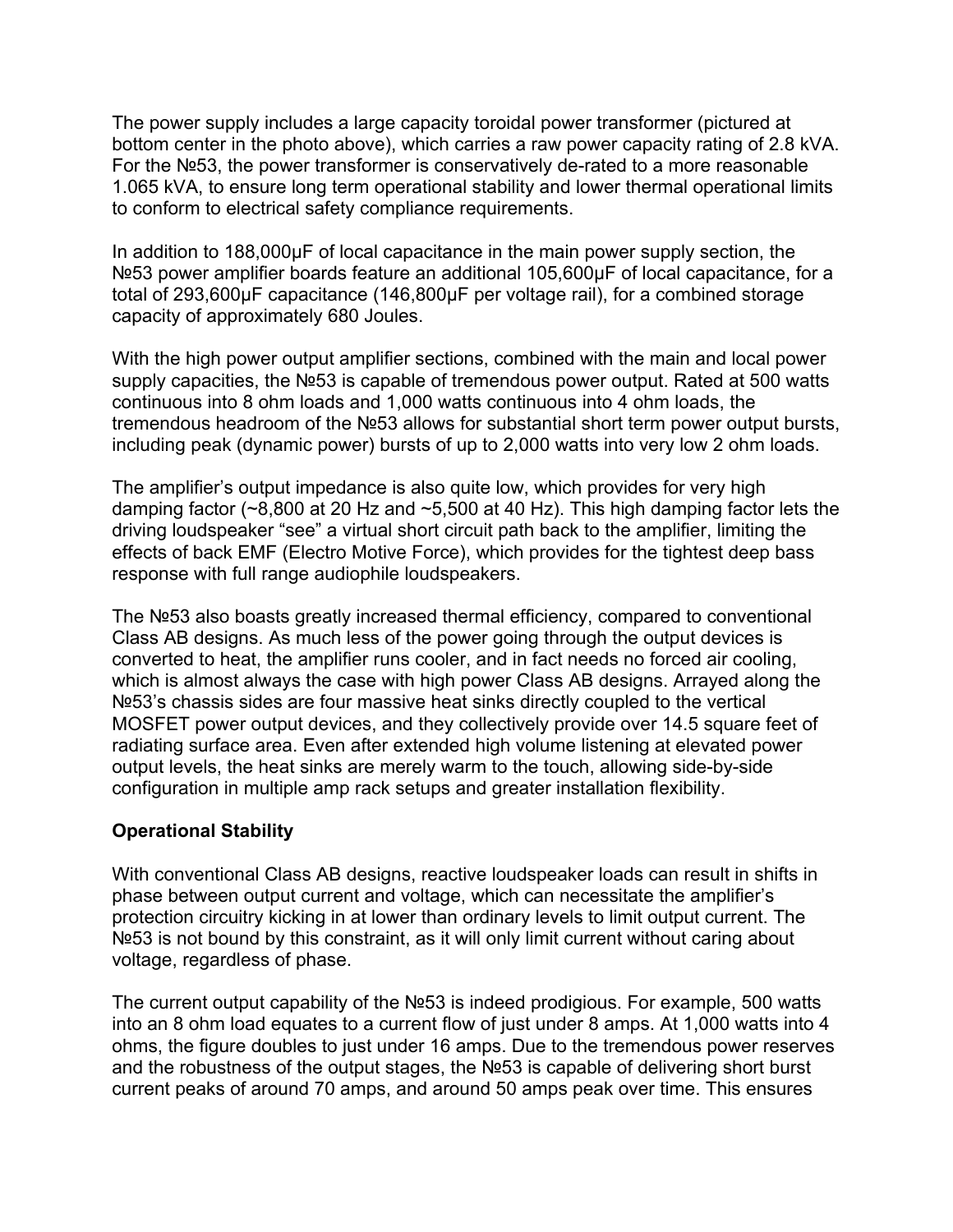real world operational stability with the widest range of loudspeakers, including models that feature lower than normal impedances over portions of the frequency range.

## **Listen Testing & Evaluation**

At each stage of the №53's development, extensive listen testing and thorough measurements ensured that our goal of Mark Levinson Reference Class performance was attained. In addition to multiple rounds of in-depth critical listen-testing over a period spanning many, many months, a differential amplifier comparison methodology was also employed. A low power, mostly passive reference amplifier design was programmed with the №53's transfer function, and differentially (subtractively) compared against the №53 itself. By subtracting the signal output from the №53, and comparing against the reference transfer function design, our engineers were able listen to any differential components between the two, and evolve the №53's design to improve sound quality even further.

## **Efficiency**

Our Interleaved Power Technology provides substantial benefits in terms of electrical efficiency, in addition to the lower operational thermal characteristics described earlier. Compared against an equivalently powerful conventional Class AB amplifier, the №53 provides significantly reduced energy consumption:

| Power Output            | N <sub>2</sub> 53 power consumption | Equivalent Class AB amplifier |
|-------------------------|-------------------------------------|-------------------------------|
| 500 watts into 8 ohms   | 785 watts                           | 995 watts                     |
| 1,000 watts into 4 ohms | l 465 watts                         | 2,085 watts                   |

This increased electrical efficiency provides greater installation flexibility, especially in multi-channel amplifier configurations, reducing the number of dedicated AC outlets that may be required. Note that with actual audio program material, the average power draw over time will typically be much, much lower for both amplifier types – the above test bench examples simply illustrate the improved efficiency of the №53.

## **Summary**

Mark Levinson was established in 1972 with the singular goal of producing reference class solid state audiophile components that would be the first to provide superior audio quality, compared to that era's vacuum tube-based audiophile components that were favored by audiophiles and reviewers at the time.

Each of the company's first three products – phono preamplifier, stereo preamplifier and Class A power amplifier – were hailed as breakthrough designs, and were quickly adopted by audiophiles and reviewers around the world as the ultimate in reference class components.